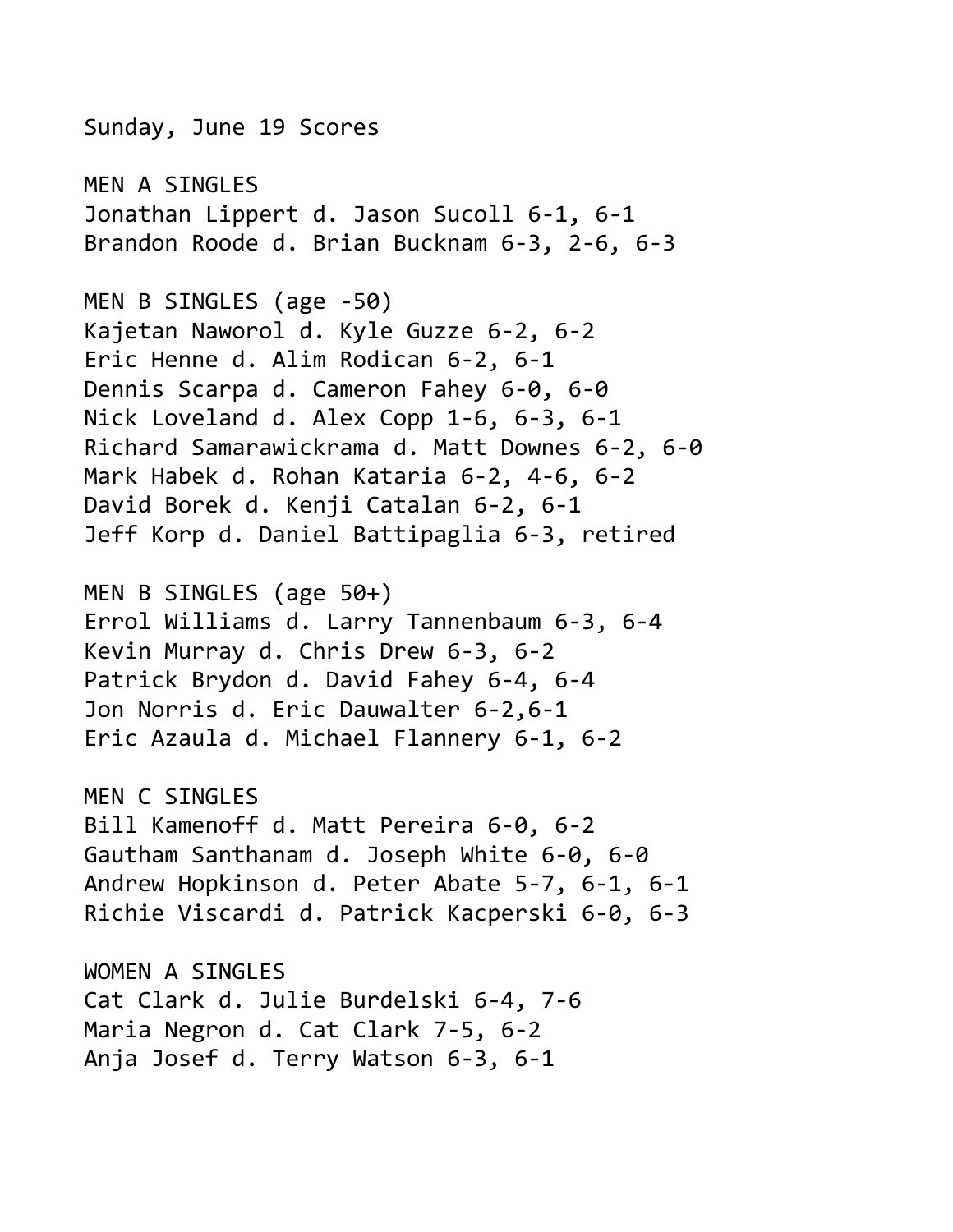MEN A DOUBLES Chris Spear / Rostyk Datsko d. Michael Curry / Philip Goetz 6-1, 6-0 Jason Sucoll / John Holschlag d. Angelo Rossetti / Ettore Rossetti 6-2, 6-2 Aaron Kusza / Ben Graham d. Chris Spear / Rostyk Datsko 6-3, 6-0 WOMEN C DOUBLES Jackie Simone/Karole Waiter d. Nancy Nguyen/Talia Viger 6-3, 6-2 Anja Josef / Asya Tarabar d. Jackie Simone/Karole Waiter 6-3, 6-1 Haley Lespier / Abigail Lespier d. Kathy Scalzi / Bobbie Dise 6-4, 6-2 MIXED B DOUBLES (total age below 100) Eric Henne / Susan Henne d. Angela Balaoing / Alex Schlapeck 6-0, 6-4 Janet Baron / Rich Samarawickrama d. Megan Fitzgerald / Stephen Pec 6-3, 6-0 Jeremy Beitel / Eva Curran d. Chris Griffiths / Sue Griffiths 6-2, 6-4 Angelo Rossetti / Madison Rossetti d. Claudelle Natividad Le / Jasper Macainig 6-0, 6-3 Liese Sippel / Craig Calistro d. Mark Habek / Cara Habek 6-2, 6-3 Jaden Tiriolo / Michael Toscano d. Paul Goldsmith-Pinkham / Ian Adelstein 2-6, 6-2, 10-5 MIXED B DOUBLES (total age 100+) Gilles Marchand / Sharon Marczewski d. Sandra Mauro / Dieter Fehlinger 6-1, 6-1 Jim Tillow / Martha Tillow d. Randy Light / Marcy Light